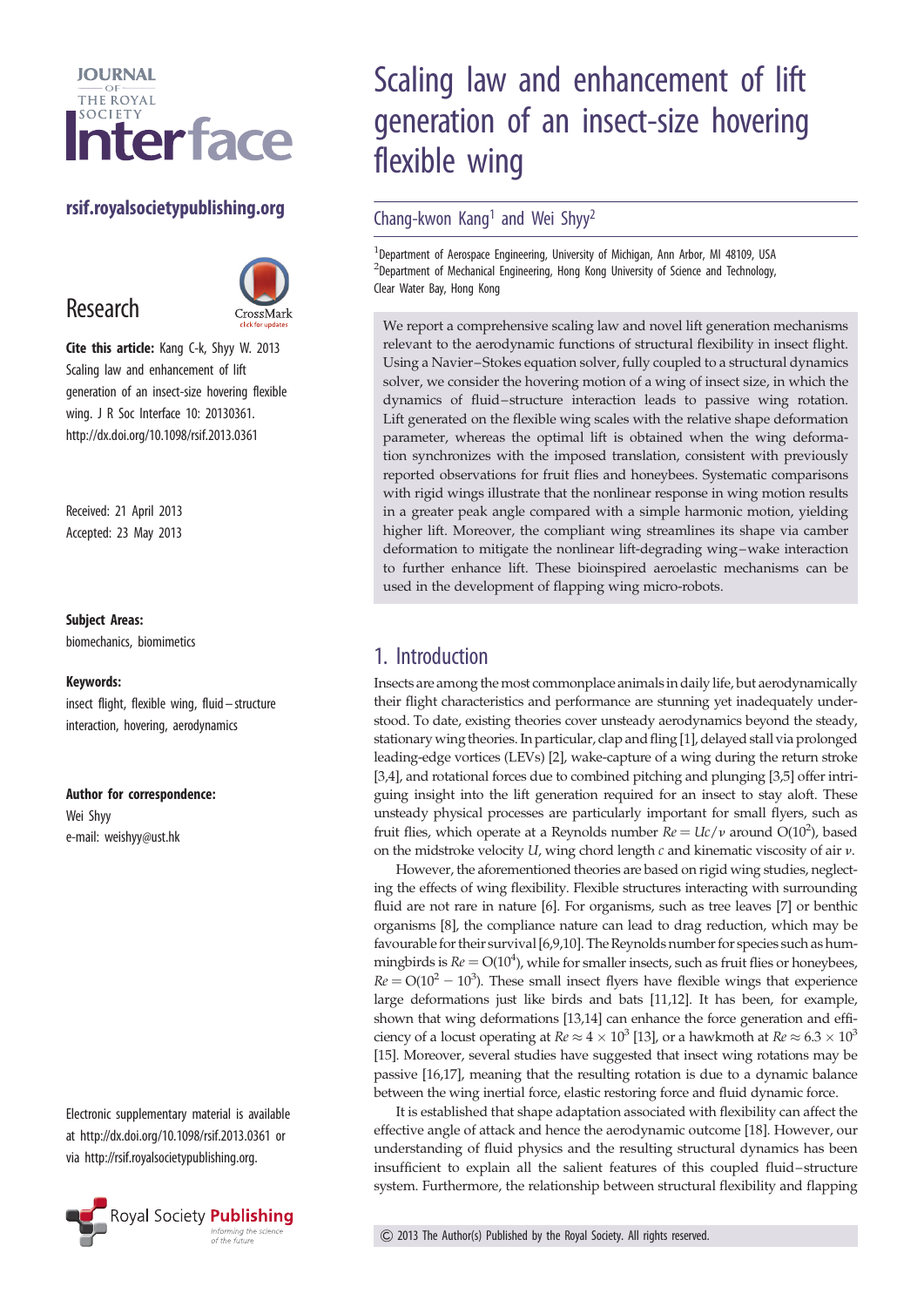kinematics has not been fully explored. The rigid wing studies [\[3,19](#page-9-0)] indicate that the timing between translation and rotation of the wing can be critical to lift generation. Specifically, when the wing is in advanced rotational mode, i.e. the wing rotates before it reaches the end-of-the-stroke, the highest lift coefficients are obtained [\[3,19](#page-9-0)]. Moreover, tethered flying Drosophila actively control left/right wing rotation timing to initiate yaw turns [\[20](#page-9-0)]. However, hovering fruit flies [[21\]](#page-9-0) and honeybees [[22](#page-9-0)], beetles [[11](#page-9-0)] and hymenopterans in general exhibit symmetric rotation [[11\]](#page-9-0), which means that they rotate their wings around the same time as they reverse the stroke.

The effects of wing flexibility can be explored from the static and dynamic perspectives. For the static approach, we can study the equilibrium shape compliance in accordance with the stress distributions around the body. The resulting modification of the angle of attack and the wing shape can potentially better adapt to the surrounding flow, reducing tendencies towards massive flow separation and stall. Alternatively, structural dynamics during transient processes can offer further time-dependent behaviour other than static shape compliance, which is the dynamic approach. The interplay of the fluid flow with the shape compliance and transient response is nonlinear and intriguing even at  $Re = 100$ , which is addressed in this study. In this Reynolds number regime, the fluid flow can be considered as laminar and the computational accuracy of the Navier–Stokes equation solver employed in this study is satisfactory [\[19](#page-9-0)]. The instantaneous flow field is synchronized with the dynamic displacement field of the wing structure in a carefully validated fully coupled aeroelastic framework [[23\]](#page-9-0).

We show that by adjusting the frequency ratio  $f/f_1$ , which is the ratio between the motion frequency f and the first natural frequency of the wing  $f_1$ , passive rotation can also yield advanced, symmetric or delayed rotation modes, which are the key elements for the aerodynamic performance of rigidly rotating wings [\[3](#page-9-0),[5](#page-9-0)]. The natural frequency  $f_1$  is measured in the chordwise direction between the leading-edge (LE) and trailing-edge (TE). Moreover, we assess the effects of wing flexibility by dissecting the aeroelastic response into the time evolution of the wing motion and the camber deformation of the wing shape.

For our purpose, it is sufficient to address only the chordwise flexibility and represent the flexible wing as a homogeneous elastic flat plate [[24](#page-9-0)]. While three-dimensional effects, such as spanwise flow that seem to stabilize the LEVs [[25](#page-9-0)] or LEV–tip-vortex interaction [[26\]](#page-9-0) are notable in general, the chordwise flexibility is essential and warrants an independent study [\[18](#page-9-0)]. Furthermore, at  $Re = O(10^2)$ , the effects of spanwise flow on the overall aerodynamics are less important than at higher Reynolds numbers [[25](#page-9-0),[27](#page-9-0)]. Also, the characteristics of the LEVs in two dimensions for plunging motions are representative of three-dimensional flapping wings as long as the stroke-to-chord ratio is within the range of typical insects, i.e. around four to five [\[28](#page-9-0)–[30](#page-9-0)], which we consider in this study.

## 2. Material and methods

#### 2.1. Non-dimensional parameters and case set-up

For a complex physical system, dimensional analysis via the Buckingham II-theorem and scaling analysis reduces the number of non-dimensional parameters by recognizing specific properties of the system in consideration. This can be helpful even if a complete mathematical solution is missing [\[31\]](#page-9-0). We approximate the insect wing with an elastic flat plate [\[24\]](#page-9-0) with a chord of c made of a material with density  $\rho_{\rm s}$ , Young's modulus  $E$ , and thickness  $h_s$ . Furthermore, we consider a flapping motion with an amplitude of  $h_a$  and frequency of f in a fluid of density  $\rho_f$ and viscosity  $\nu$ , resulting in lift per unit length  $L$ . The dimensional analysis leads to a set of non-dimensional parameters, which we choose as the density ratio  $\rho^* = \rho_s / \rho_f$ , thickness ratio  $h_s^* = h_s/c$ , reduced frequency  $k = 2\pi f c/(2U)$ , frequency ratio  $f/f_1 = 2\pi f/[k_1^2\{Eh_s^{*2}/(12\rho_f c^2)\}^{1/2}]$ , Reynolds number *Re*, and the coefficient of lift  $C_{\rm L} = L/(0.5\rho_{\rm f}U^2c)$ .

Based on high-fidelity numerical computations of a wide range of wing motion, wing structure and geometry, and surrounding fluid, we found that a relative shape deformation parameter,  $\gamma$ , plays a pivotal role in characterizing the force and propulsion characteristics of a flapping, flexible wing [\[23\]](#page-9-0). Specifically,  $\gamma$  is defined as

$$
\gamma = \frac{2}{k} \frac{1 + \pi/(4\rho^* h_s^*)}{(f_1/f)^2 - 1},
$$
\n(2.1)

 $\overline{ }$ 

which includes the effects of  $f/f_1$ , k,  $h_s^*$  and  $\rho^*$ , such that the individual effects of these materials and flapping parameters are integrated into a single parameter.

Here, we consider a non-dimensional flow field with unit density initiated by a hovering two-dimensional flat plate with unit chord, thickness ratio of 0.02 and flat edges [\[19\]](#page-9-0). The flow field is governed by the unsteady Navier–Stokes equations with constant density and viscosity as

and

$$
\nabla^* \cdot \mathbf{u}^* = 0
$$
  
\n
$$
\frac{k \partial \mathbf{u}^*}{\partial t^*} + \mathbf{u}^* \cdot \nabla^* \mathbf{u}^* = -\nabla^* p^* + \frac{1}{Re} \Delta^* \mathbf{u}^*,
$$
\n(2.2)

for the velocity  $\mathbf{u}$ , pressure  $p$  and time  $t$ . The variables are nondimensionalized with the reference velocity U, inverse of the motion frequency  $1/f$  and chord  $c$  as the velocity, time and length scales, respectively. The superscript asterisk (\*) indicates non-dimensional variables. In absence of a freestream in hovering wings, we take the maximum translation velocity U of the flat plate at the LE as the reference velocity, such that  $U = 2\pi f h_a = 1$  [[19,22\]](#page-9-0). Note that reduced frequency in hover becomes a geometric quantity:  $k = c/(2h_a)$  [[19](#page-9-0)]. The Reynolds number  $Re = 100$  corresponds to conditions at level of a fruit fly.

A sinusoidal plunge motion is imposed on the LE of the wing as

$$
h^* = h^*_{\rm a} \sin(2\pi t^*). \tag{2.3}
$$

To isolate the sources of aerodynamic force modification, we consider a flexible plunging wing operated in translational motion only by prescribing a sinusoidal displacement on the LE of the wing ([figure 1](#page-2-0)). The flexible wing structure is modelled locally by

$$
\rho^* h_s^* \left(\frac{k}{\pi}\right)^2 \frac{\partial^2 w^*}{\partial t^{*2}} + \frac{E h_s^{*3}}{12 \rho_f U^2} \Delta^{*2} w^* = f_f^*,\tag{2.4}
$$

where  $w$  is the displacement due to bending motion and  $f_f$  is the distributed transverse fluid force on the wing per unit span. Note that in the case of a spanwise flexible wing, the effects of the aspect ratio of the wing need to be taken into account [[23](#page-9-0)]. Consequently, the resulting wing camber deformations and rotation  $\alpha(t^*)$ , the angle between the TE and LE, are purely passive due to dynamic balance between the aerodynamic loading, elastic restoring force and inertia of the wing. For dynamic similarity of equation (2.4), both the stiffness and the aerodynamic force term, normalized by the inertia term, need to be matched. The former results in  $f/f_1$  and the latter can be characterized by a combination of  $k$ ,  $\rho^*$  and  $h_s^*$ . The parameter  $\gamma$  includes all three, i.e. inertia, stiffness and aerodynamic force terms.

The density ratio is  $\rho^* = 7.8$ , similar to steel in water or a light material in air. The current case set-up is motivated by the rigid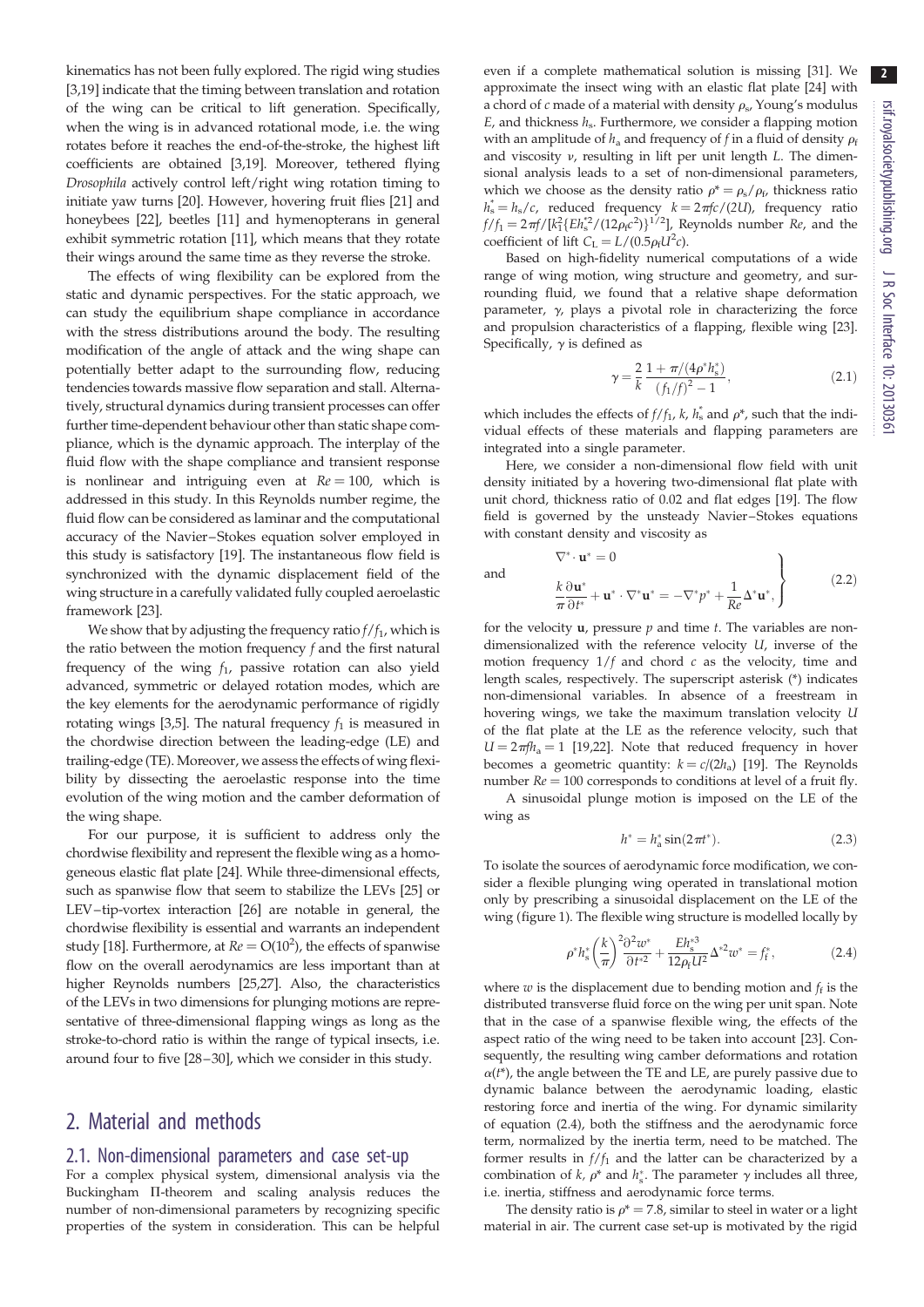<span id="page-2-0"></span>

**Figure 1.** Schematic of the abstraction of the wing motion. (a) Top view of a Drosophila melanogaster. (b) Front view of a Drosophila melanogaster wing and schematics of two-dimensional cross sections of the wing, indicated by red solid lines. The LE of the wing is indicated by a red dot and wing shapes are shown at seven equally placed time instants during a flapping stroke to the left, illustrated with dashed arrows. (c) Two-dimensional model of the flapping stroke shown in  $(b)$ . The wing is represented as a flat plate with constant thickness. A sinusoidal plunge motion with amplitude of  $h_a$  is imposed at the LE. Wing deformations lead to a passive pitch angle of  $\alpha$ . The angles at the mid and end of the strokes are  $\alpha_{\rm m}$  and  $\alpha_e$ , respectively. The directions of the lift and drag are normal and parallel to the imposed plunge motion, respectively The pictures of the Drosophila melanogastor are used with permission of Nicolas Gompel and Benjamin Prud'homme.

wing experiments in mineral oil [\[3](#page-9-0)-5,32]. For insects, wing bending is mainly due to wing inertia as the density ratio  $\rho^*$  is typically of the order  $O(10^3)$  [[23](#page-9-0),[24\]](#page-9-0). The mineral oil has a density that is  $7\times10^2$  times greater than air, such that the accelerationreaction force, which is often linearized by the added mass, becomes the dominant force that deforms the wing [[23](#page-9-0)]. Still, the study of the aeroelastic response of insect wings in such a low density ratio system is justified as long as the resulting aeroelasticity matches the actual motion [\[32\]](#page-9-0) as illustrated by a rigid wing with  $\rho^* = 1.4$  [[3\]](#page-9-0), crane fly [\[17\]](#page-9-0) or shown by the  $\gamma$ -scaling analysis [[23](#page-9-0)].

The frequency ratio  $f/f_1$  and the reduced frequency  $k$  are varied by changing  $E$  and  $h_a$ , respectively, to probe their influence on the resulting aerodynamics and the structural deformations. It is reported that the natural flyers operate at a frequency ratio less than 0.8 [\[33\]](#page-9-0) and in this study, we consider  $0.06 < f/f_1 < 0.82$ . The range selection of  $h_a$  is motivated by bio-logical flyers [[28](#page-9-0)], such that  $0.25 < k < 3.75$  (see the electronic supplementary material, table S1). In the main presentation, we replace  $f/f_1$  by  $\gamma$  given by equation (2.1) for better clarity.

The time-averaging operator  $\overline{(\cdot)}$  is defined as

$$
\overline{C}_{L} = \int_{m}^{m+2} C_{L} dt^{*},
$$
\n(2.5)

for example, for  $C_L$ . To avoid initial transient effects, we take the time-average between the third and the fifth cycle, i.e.  $m = 3$ . The time histories of forces are plotted by phase averaging the six forward and backward strokes within cycles 3-5. Moreover, to account for the extension of the wing chord length, measured from the LE to TE, owing to the use of the linear elastic model for the wing at large deformations, we use the instantaneous chord length  $c(t^*)$  in the non-dimensionalization of the lift coefficient. As a result, the resulting lift coefficient is always lower than when  $c$  is used in the non-dimensionalization.

In order to elicit the effects of the nonlinear transient dynamics, we also consider an approximation of  $\alpha$  with a first-

$$
\alpha_{\rm FH} = 90 - \alpha_{\rm a} \cos(2\pi t^* + \varphi). \tag{2.6}
$$

The two unknowns, the angular amplitude  $\alpha_a$  and the phase lag  $\varphi$  between the plunge and angular motions, are calculated by measuring  $\alpha_m = \alpha(0)$  and  $\alpha_e = \alpha(1/4)$  (figure 1), the angles at the mid and end-of-the-strokes, respectively. Matching  $\alpha_m =$  $\alpha_{\text{FH}}(0)$  and  $\alpha_{\text{e}} = \alpha_{\text{FH}}(1/4)$  yields a system of two equations for the two unknowns  $\alpha_a$  and  $\varphi$ .

We systematically assess the resulting interplay between the fluid physics and structural response by constructing two rigid flapping wing models based on the resulting angular motion of the flexible wing. Specifically, we impose  $\alpha$  and  $\alpha_{FH}$  on a rigid flat plate without camber. A rigid wing rotating with  $\alpha$  has an angle-of-attack identical to that of a flexible wing, but without the wing shape variation in camber. The wing with  $\alpha_{FH}$  represents the transient dynamics without either shape deformation or the nonlinear response of the wing motion. We decompose the effects of flexibility into (i) the nonlinear transient dynamics by comparing the lift generation on the two rigid wings without camber deformation and (ii) the shape compliance by comparing the flexible wing and the rigid wing with the same time history of pitching angle  $\alpha$ .

#### 2.2. Numerical models

Full details of the fluid-structure interaction (FSI) framework and careful validation analysis against well-documented experimental results can be found in our previous work [\[23\]](#page-9-0). The governing equations for the fluid given by equation (2.2) are solved using an in-house three-dimensional, unstructured, pressure-based finite volume solver [\[34,35](#page-9-0)] written in a rulebased framework [[36](#page-10-0)]. The geometric conservation law [[37](#page-10-0)] is satisfied [[38](#page-10-0)]. We use the radial basis function interpolation method to deform the computational mesh at each time step [[39](#page-10-0)]. The spatial and temporal sensitivity studies as well as computational set-up are shown in appendix A.

The dynamics of the wing structure given by equation (2.4) is solved using a finite-element representation [\[23\]](#page-9-0). The structural damping is not considered in this study. Two degrees of freedom, namely the displacement and bending, are allowed at each node. Computations performed for an aerofoil composed of a rigid teardrop and elastic flat plate at higher Reynolds numbers and for various motion frequencies [\[23\]](#page-9-0) showed that a linear Euler –Bernoulli beam is sufficient for qualitative analysis of the FSI coupling. The flat plate is modelled with 51 nodes equally distributed over it.

The FSI coupling is a time-domain partitioned solution process. The governing partial differential equations for the fluid and the structure are solved independently and coupled spatially through the interface between the fluid and the structure. At each time step, we iterate the flow field and the structural displacement field such that sufficient convergence on the deformed wing displacement is achieved, before advancing to the next time step. In order to accelerate and ensure the convergence of the FSI, the Aitken relaxation method has been incorporated [\[23\]](#page-9-0).

### 3. Results and discussion

## 3.1. Lift scales with the relative shape deformation

#### parameter  $\gamma$

There exists a scaling relationship [[23\]](#page-9-0) between the timeaveraged lift coefficient and  $\gamma$  as,

$$
\overline{C}_{\rm L}^* = \frac{\overline{C}_{\rm L}}{kh_s^*(f_1/f)^2} \sim \gamma^{1.19},\tag{3.1}
$$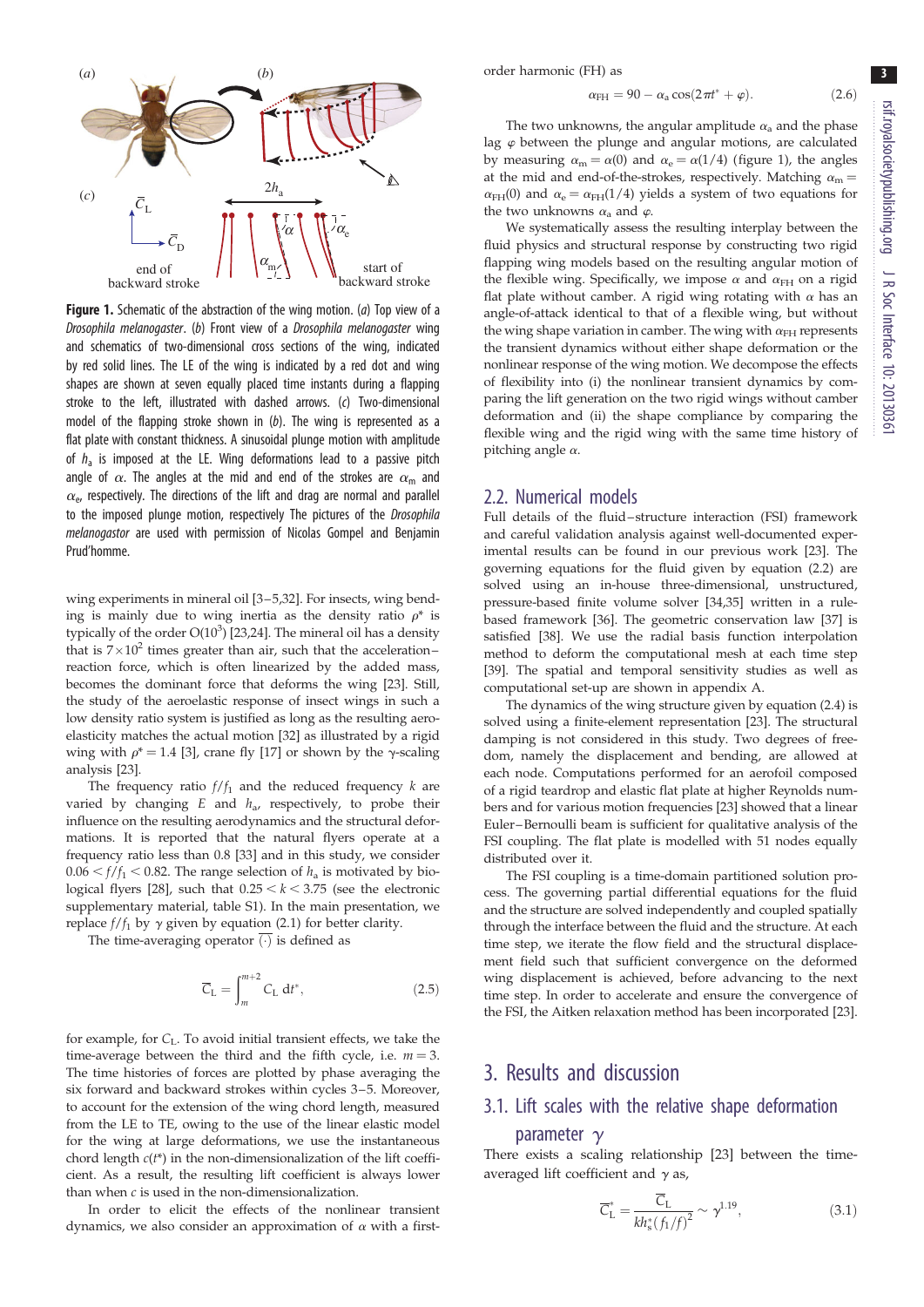

**Figure 2.**  $\gamma$ -scaling relationships. (a) Scaling given by equation (3.2) of the normalized lift  $\vec{\mathsf{c}}^*_{\mathsf{L}}$  by  $\gamma$ . The current dataset (plus symbols) for the chordwise flexible aerofoils in hover at  $Re = 1.0 \times 10^2$  is plotted together with wide range of cases reported by Kang et al. [\[23\]](#page-9-0): plunging two-dimensional chordwise aerofoils at  $Re = 9 \times 10^3$  in forward flight in water (circles), plunging three-dimensional spanwise wings at  $Re = 3 \times 10^4$  in forward flight in water (diamonds), flapping three-dimensional isotropic wing in hover in air at  $Re = 1.5 \times 10^3$  (squares) and insects (cross symbols), where the lift for the insects is estimated by their weight [\[23\]](#page-9-0). The letters c and s indicate chordwise and spanwise flexibilities, respectively. (b,c) Correlations between  $\bar{c}_1^*$ , maximum angle  $\alpha^*_{\text{max}}$  normalized in the same manner as for  $\bar{c}_L^*$ , and  $\gamma$  (d,e) Normalized aerodynamic performance against  $\gamma$  from the current computations for (d) time-averaged power required  $\bar{c}_{\rm p}^*$  and (e) propulsive efficiency  $\bar{\zeta}^*_{\rm eff}$ , which is the ratio between the time-averaged lift and the time-averaged power required. In (b,c), the colours indicate advanced  $(\varphi > 95^{\circ})$ , blue), symmetric (85  $< \varphi < 95^{\circ}$ , red) and delayed ( $\varphi < 85^{\circ}$ , black) rotation modes.

which is derived by considering the non-dimensional energy balance on the deforming wing for  $f/f_1 \ll 1$ . When a sinusoidal plunge motion is imposed on the LE of the wing, the amplitude of the TE displacement relative to the LE is proportional to  $\gamma$ . Based on this scaling relationship, the power input and the propulsive efficiency could be scaled using  $\gamma$ [\[23](#page-9-0)].

One of the conditions made in the previous derivation is that  $f/f_1 \ll 1$ . As a consequence, the scaling for the TE velocity became  $2\pi f/f_1\gamma$  [\[23](#page-9-0)]. When we apply equation (3.1) to the current cases, only the cases with  $f/f_1 < 0.6$  follow equation (3.1), while  $0.6 < ff_1 < 0.8$  deviate. To account for  $0.6 < \frac{f}{f_1} < 0.8$ , we revise the scaling for the TE velocity to  $2\pi\gamma$ , which can be interpreted as relative TE velocity scale being proportional to the ratio between the relative tip deflection  $\gamma$  and the non-dimensional motion period. Then, without making further approximations, the non-dimensional energy balance leads to

$$
\overline{C}_{\rm L}^* = \frac{\overline{C}_{\rm L}}{kh_s^*(f_1/f)^2 \{1 - (f/f_1)\}} \sim \gamma^a,
$$
\n(3.2)

where *a* decreases from 2.0 for  $\gamma$  < 1 to 0.34 for  $\gamma$  > 2. These scaling exponents were determined using a linear fit to the current data in a least-squares sense. The coefficients of determinant were 0.94 and 0.71, respectively. When the wing deformations become more significant at  $\gamma > 0$ , the correlation worsens. This indicates that other factors may start to play a role as equation (3.2) only considers FH as insects usually flap with  $f/f_1 < 1$  [[33\]](#page-9-0) and assumes aerodynamics forces from a high-frequency small-deformation motion [\[23](#page-9-0)]. Compared with equation (3.1), equation (3.2) has a corrector for the frequency ratio effects. Note also that when  $f/f_1 \rightarrow 0$ , the normalization factor of lift coefficient in equation (3.2) approaches to that in equation (3.1). When  $f/f_1$  is small, the elastic, restoring effects dominate over the inertia effects implying the work done on the wing is mostly in balance with the restoring elastic force. As  $f/f_1$  increases, the influence from the wing inertia cannot be neglected anymore and a correction needs to be made.

The outcome is that the time-averaged lift coefficients  $\bar{C}_L$ versus  $\gamma$  covers a wide variety of wing flexibility and flapping characteristics relevant to insects as well as artificially devised flexible wings (figure 2a). Moreover,  $\gamma$  can be interpreted as a non-dimensional TE displacement relative to the LE. The chordwise wing deformations act as passive pitch with an angle of attack  $\alpha$ , which is a key measure of the aerodynamics and directly affects lift (figure 2b,c). Furthermore, figure  $2d,e$  shows that the normalized power required [[23\]](#page-9-0) and the propulsive efficiency defined as the ratio between the lift and the power required for the current cases scale with  $\gamma$ .

From equation (3.2) it follows that optimal lift is obtained when  $f/f_1 = 0.5$  with other parameters fixed. For a selfpropelled insect model [\[33](#page-9-0)], the best performance was observed at  $f/f_1 = 0.7$  and the performance decreased by a factor of more than 4 at  $f/f_1 = 1$  consistent with the current prediction. The current discussion also suggests that the maximum lift may be obtained at a frequency ratio well below the resonance condition because increasing the TE deformation relative to the LE results in delayed rotation mode, deteriorating the lift generation. Finally, we see that the parameters used in this study, i.e.  $\rho^* = 7.8$ ,  $h_s^* = 0.02$ ; and k around 0.6 result in a factor  $\{1 + \pi/(4\rho^* h_s^*)\}/k$ , introduced in the definition  $\gamma$  given by equation (2.1), which is in a comparable range for the typical values for fruit flies with  $\rho^* = 1100$  [\[23](#page-9-0)],  $h_s^* = 0.6 \times 10^{-3}$  [[23\]](#page-9-0), and  $k = 0.212$  [[18\]](#page-9-0). This means that the effects of  $f/f_1$  on  $\gamma$  given by equation (2.1) in this study will be similar to that of a fruit fly.

#### 3.2. Symmetric rotation is optimal

Additional forces arise at the stroke reversals for rigid wings. When actively rotating wings exert force on the surrounding fluid, the fluid adds to or subtracts from the lift due to translational mechanisms [[3](#page-9-0),[40\]](#page-10-0). The benefits of the rotational mechanism depend on the phase difference between translation and rotation [\[3\]](#page-9-0). Previous studies have shown that the advanced rotation is optimal for rigid wings [[3](#page-9-0),[19\]](#page-9-0).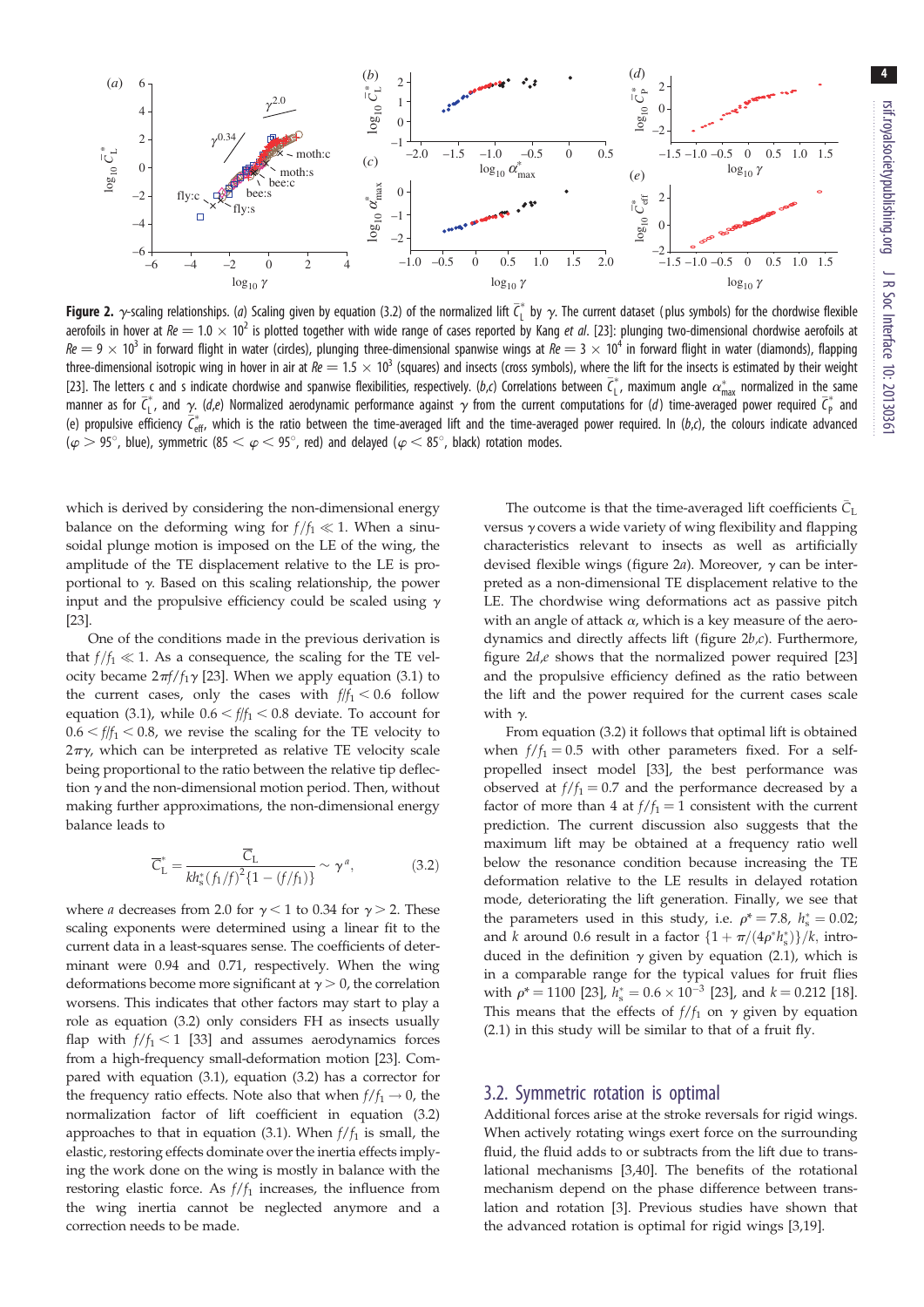

Figure 3. Aerodynamic forces and resulting passive wing motion generated by a flexible wing. (a) Schematics illustrating the three phase modes: advanced ( $k =$ 0.95;  $\gamma=$  0.58), symmetric ( $k=$  0.6;  $\gamma=$  2.59) and delayed ( $k=$  2.0;  $\gamma=$  24.9). (b) Phase lag  $\varphi$ , midstroke angle of attack  $\alpha_{\rm m}$ , and  $\bar\zeta_{\rm L}$  as a function of f/f<sub>1</sub>. (c)  $\overline{C}_L$  as a function of  $\varphi$ .

Depending on the wing structure and imposed motion, the passive wing rotations also result in the three phase modes (figure 3a). Moreover,  $\varphi$  strongly correlates to  $f/f_1$ , yielding the advanced, symmetric and delayed rotation modes with increasing  $f/f_1$  (figure 3b). However, the large pressure differentials that exist on actively rotating rigid wings near the TE due to lift-enhancing rotational effects [\[40](#page-10-0)] are relaxed by the compliant nature of flexible wings. Instead of generating rotational forces, the wing streamlines its shape such that the wing shape and motion is in equilibrium with the fluid forces, similar to the drag-reducing reconfigura-tion of flexible bodies [\[6](#page-9-0)]. Passive rotational angle  $\alpha$  is purely due to deformation where the amplitude and the phase scale with  $\gamma$  and  $f/f_1$ . Moreover,  $\alpha_m$  is measured at the instant of maximum translational velocity and is therefore indicative of the forces related to the translational mechanisms [[3](#page-9-0)]. For advanced rotations ( $f/f_1 < 0.25$ ),  $\alpha_m$  is greater than 70°. The wing orientation is almost vertical, producing little lift. On the other hand, deformations can become substantial for delayed rotations modes with  $f/f_1 > 0.4$ , but since the translation is out-of-phase with the passive rotation, the resulting  $\alpha_{\rm m}$  and hence the lift remain smaller than for symmetric rotations. Figure 3c also shows that the resulting lift for the delayed rotations can be higher than for the advanced rotation modes, unlike the actively rotating rigid wings [\[3\]](#page-9-0). The translational forces peak when  $\alpha_{\rm m}$  is around  $45^{\circ}$ –50° [\[3\]](#page-9-0), which corresponds to  $0.25 < f/f_1 < 0.4$  (figure 3b). The resulting lift is of similar magnitude to that of rigid wings with active rotations [[3](#page-9-0)]. However, the lift is now optimal for symmetric rotation modes (figure 3c). This is also observed in the wing kinematics of fruit flies [\[21](#page-9-0)] and honeybees [\[22](#page-9-0)].

## 3.3. Flexible wings outperform their rigid counterparts

To further assess the effects of flexibility, we compare the lift generation on the flexible wing to the lift on the rigid wing rotating with  $\alpha_{FH}$ . Both wings generate lift that correlates with  $\gamma$  [\(figure 4](#page-5-0)a). For the cases considered, most flexible wings yield higher lift with a difference that depends on  $\gamma/k^2$ ([figure 4](#page-5-0)b). As  $\gamma$  increases, wing deformations become larger and will eventually cause the observed differences. The dependence on  $k^2$  can be explained by considering the relative contribution of the added mass force and the forces induced by the vorticity in the flow field  $[22,23]$  $[22,23]$ , which scale as  $k$  and  $1/k$ , respectively, for hover [[23\]](#page-9-0). The ratio between these two forces is then  $k/(1/k) = k^2$  [\[22,23](#page-9-0)] and the added mass gains its relative contribution to the total lift with increasing  $k$ .

As such, at higher  $k$  the added mass force, which is linearly proportional to the wing acceleration, has a larger contribution to lift [\[22](#page-9-0)]. The impact of the added mass on the total aerodynamic force for both wings remains similar, because the essence of wing motion is consistent between flexible and rigid wings. Consequently, the resulting lift is close ( $\overline{C}_{L,\text{flex}} = \overline{C}_{L,\text{rigid}} = 1.9$ ) as shown for  $k = 3.05$ ,  $\gamma = 1.23$ in figure  $4c,d$ . Hence, a high k corresponds to small stroke amplitude, high-frequency motion as illustrated in [figure 4](#page-5-0)d.

When  $k$  is lowered, the aerodynamic force induced by vorticity in the flow field, such as translational forces (equation (B 2)) and nonlinear wing–wake interactions [[3,4\]](#page-9-0), starts to dominate the lift [\[22,23](#page-9-0)]. These nonlinearities in the unsteady aerodynamics lead to intriguing consequences caused by small differences in the resulting nonlinear wing motion and the camber deformation, which will be discussed further in §3.5. For example, [figure 4](#page-5-0)e illustrates the case ( $k = 0.6$ ,  $\gamma = 2.59$ ) corresponding to the largest  $\Delta \bar{C}_{L}$ . Lift on the flexible wing is considerably higher during the midstroke compared with that of the rigid wing ([figure](#page-5-0)  $4e$  $4e$ , f), such that the lift generated by the flexible wing is superior: 1.2 versus 0.88. The effects of wing flexibility are further assessed in the next sections by decomposing the resulting aeroelastic response into the nonlinear temporal evolution and camber deformation of the wing.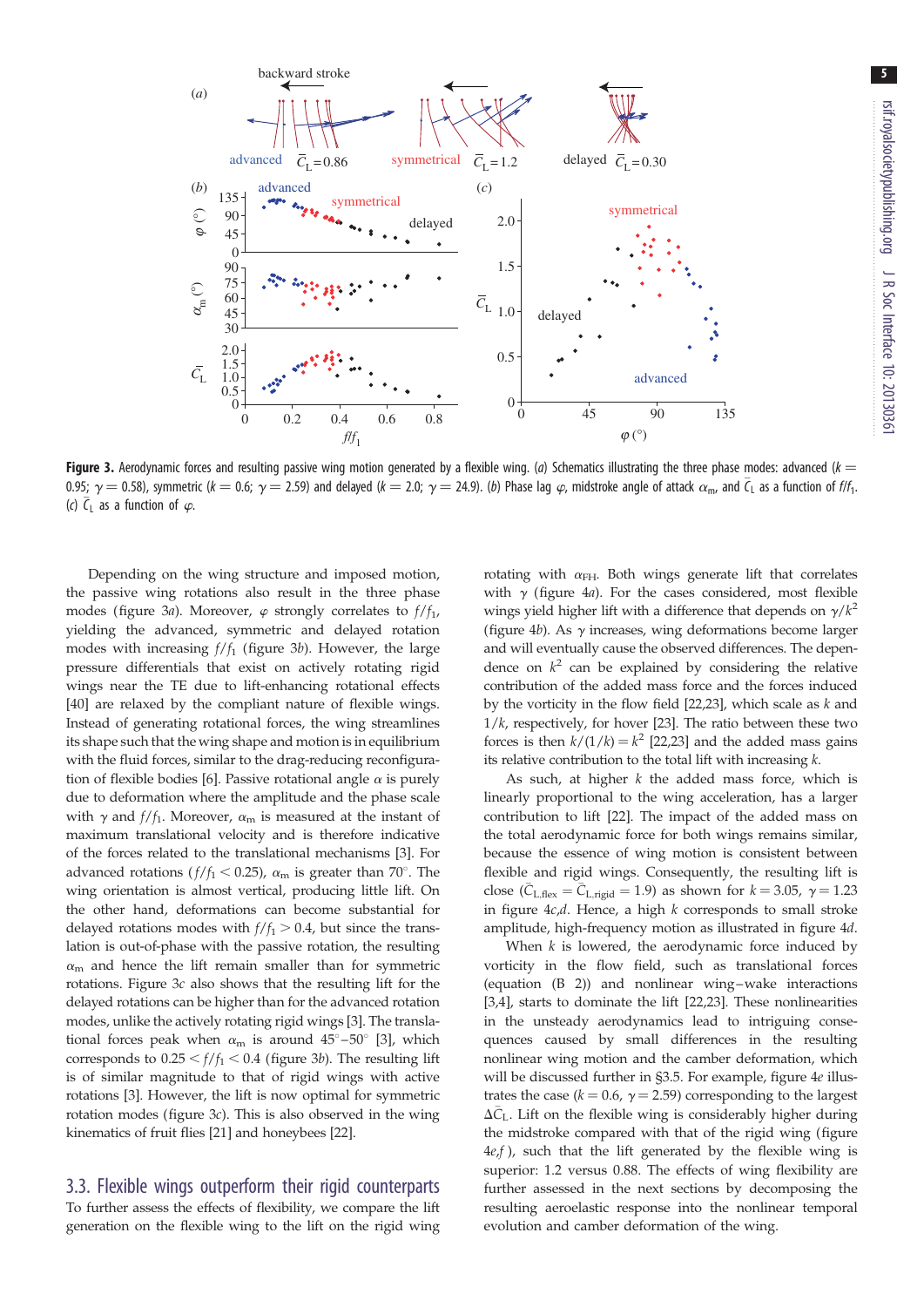<span id="page-5-0"></span>

**Figure 4.** Difference in lift between flexible and rigid wings, rotating with  $\alpha_{\text{FH}}$ . (a)  $\bar{\zeta}_1^*$  on the flexible and rigid wings as a function of  $\gamma$ , (b) r.m.s. difference in the lift as a function of log<sub>10</sub>y/k<sup>2</sup>. Time histories of lift for the cases and schematics of wing shapes with the smallest and largest differences in lift are shown in (c,d) and (e,f), respectively. Both cases exhibit symmetric rotations with (c) a high  $k = 3.05$  ( $\gamma = 1.23$ ) and with (e) a low  $k = 0.6$  ( $\gamma = 2.59$ ) for the flexible (red), rigid (blue) wings and their instantaneous wing shapes  $(df)$ . The integrated aerodynamic forces are indicated with the blue arrow.

3.4. Lift enhancement due to nonlinear wing motion The simple representation  $\alpha_{FH}$  in the study of flapping wings is a popular approximation for rigid wings [[19](#page-9-0),[28](#page-9-0)], despite the observations of hovering fruit flies and honeybees [\[21,22\]](#page-9-0) using wing strokes that are clearly far from sinusoidal. Similar to the stroke used by these insects, the resulting flexible wing motion significantly deviates from being a sinusoid, depending on the wing properties [\(figure 5](#page-6-0)a). To assess the effects of the resulting nonlinear structural motion without the influences from camber deformations, we compare the lift generation on two rigid wings that follow the full motion  $\alpha$  and the first-order approximation  $\alpha$ <sub>FH</sub>, respectively. The former means that the modified angle-of-attack is identical to that of the flexible wing, but without the wing shape variation in camber. The latter represents the structural dynamics without either shape deformation or the nonlinear response of the wing motion.

In general, the lift is higher for rigid wings with  $\alpha$ . The dynamic balance between the fluid and the wing structure results in a rotation with larger deformation indicated by  $\alpha_{\text{max}} = \text{max}(90 - \alpha)$  near the midstroke ([figure 5](#page-6-0)*a*). Correspondingly, the instantaneous lift on the rigid wing with  $\alpha$  results in higher magnitudes during the midstroke [\(figure 5](#page-6-0)b). The overall effect is that the rigid wing with  $\alpha$  generates higher lift that correlates to the difference between  $\alpha_{\text{max}}$  and  $\alpha_{\text{max,FH}}$ , as illustrated in [figure 5](#page-6-0)c for most cases. Inversely, this means that better performance can be obtained by departing from a simple sinusoidal rotational motion.

#### 3.5. Streamlining of wing deformation enhances lift

The wing–wake interaction provides an important mechanism responsible for lift enhancement over a flexible wing compared with its rigid counterpart, as highlighted in [figure 6](#page-6-0). Here, we consider a flexible wing and its rigid counterpart, rotating with  $\alpha$ , to focus solely on the effects of camber deformations. The LEV and the trailing-edge vortex (TEV) shed in the previous motion stroke, denoted as  $LEV_0$  and  $TEV_0$ , respectively, form a vortex pair and induce a downward wake around the midstroke [[4,19\]](#page-9-0), which in turn interacts with the wing during its return stroke. The outcome of the rigid wing–wake interactions varies. Under favourable conditions, added momentum causes the lift to increase during the first portion of the stroke [[3](#page-9-0)]. The wing then experiences two peaks in lift: the wake-capture and the delayed stall [[3,19\]](#page-9-0) peaks as shown in figure 4e. However, the wake can also form a downward flow, causing the lift to drop significantly during the midstroke [[4,19\]](#page-9-0).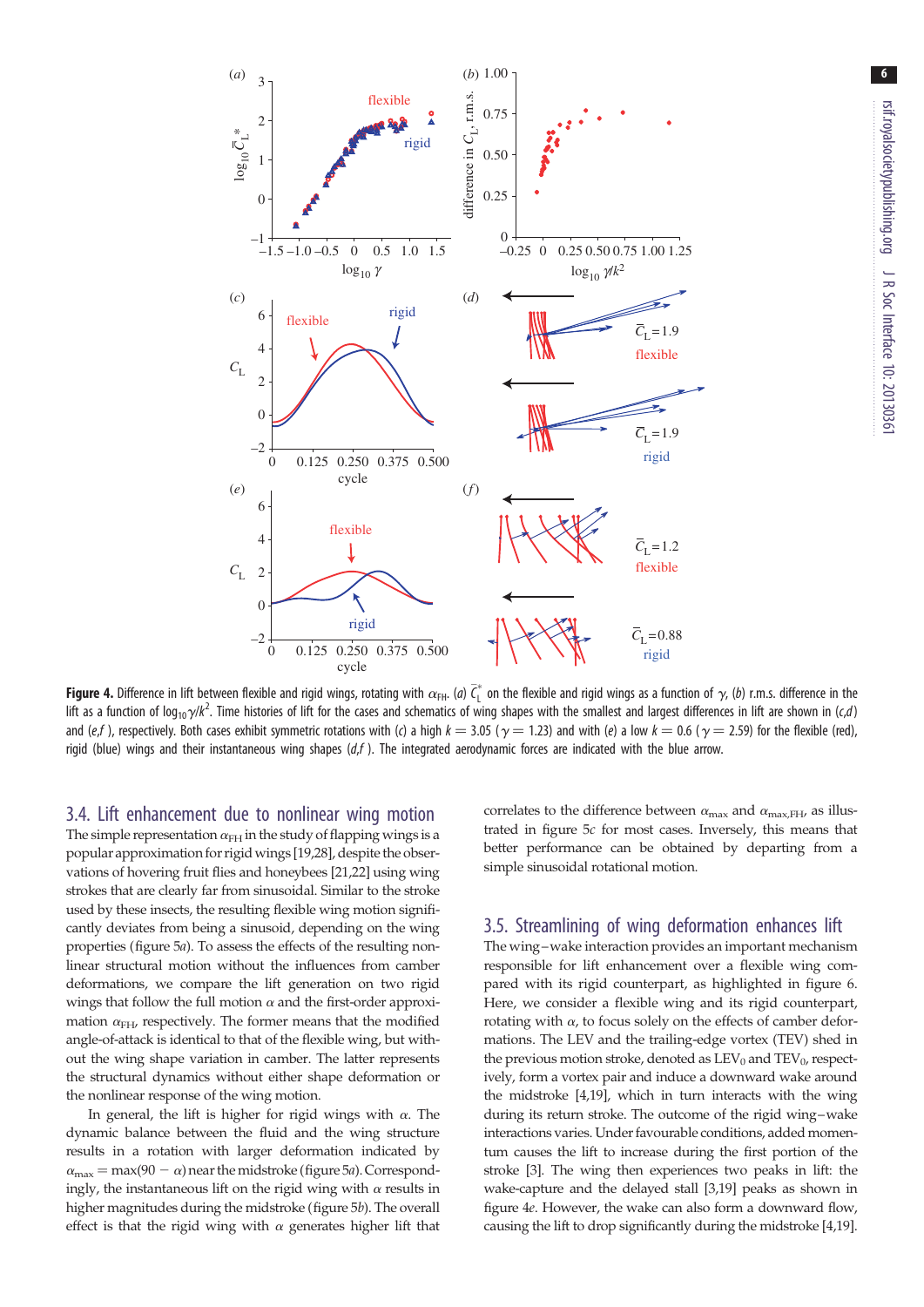<span id="page-6-0"></span>

Figure 5. Nonlinear structural motion enhances lift. (a) For the case with significant deformation ( $k = 0.6$ ;  $\gamma = 2.59$ ), the resulting wing motion (blue) deviates from the FH approximation (red). (b) Corresponding time histories of lift for the rigid wings imposed with  $\alpha$  (blue) and  $\alpha_{\rm FH}$  (red) motions. (c) Enhancement of  $\bar\epsilon_{\rm L}$ plotted against difference in  $\alpha_{\text{max}}$ .



Figure 6. Effects of streamlining for the symmetric rotation mode ( $k = 0.6$ ;  $\gamma = 2.59$ ) with the largest difference in lift compared with the flow around the rigid wing rotating with  $\alpha$ . (a) Representative vorticity and vertical velocity fields at selected time instants during a backward stroke. The wing thickness is exaggerated for clarity. (b) Schematic of the wing –wake interaction. The subscript numbers indicate the stroke at which the vortices are shed: current (1), previous (0) and two strokes ago (-1). The arrows between the LEV<sub>0</sub> and TEV<sub>0</sub> illustrate the downwash. The solid lines illustrate higher downwash magnitude than the dashed lines. (c) Time history of lift normalized by c and c(t\*). (d)  $\bar{\zeta}_L^*$  as a function of  $\gamma$ . (e) Time histories of the vorticity of TEV<sub>0</sub>, downwash and LEV<sub>1</sub>.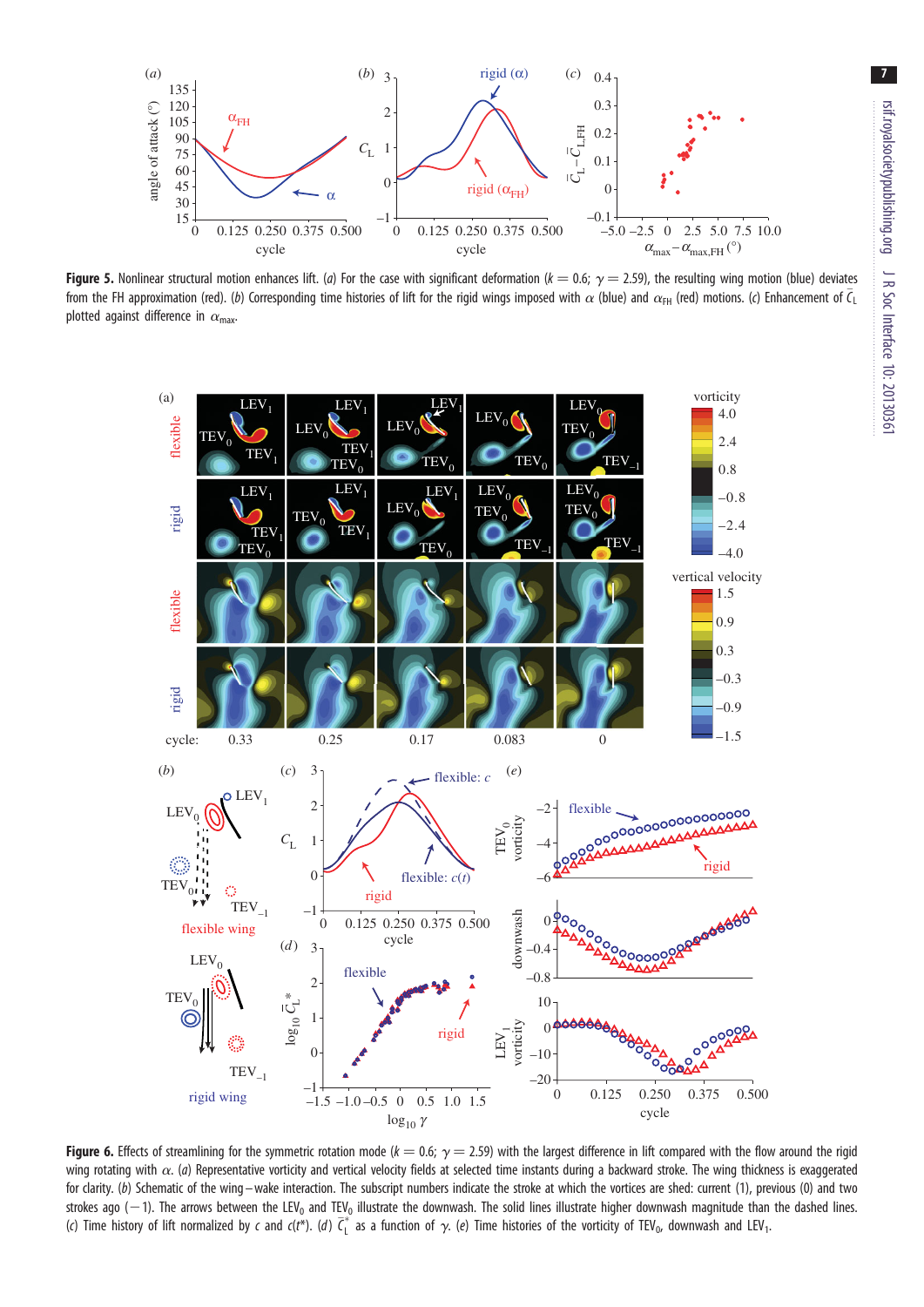

Figure 7. Effects of downwash illustrated with quasi-steady model predictions for the case shown in [figure 6.](#page-6-0) (a) Angles of attack and (b,c) quasi-steady model predictions for the uncorrected angle of attack based on the wing's speed and orientation (black) and for the angles corrected with the downwash shown in [figure](#page-6-0) [6](#page-6-0)e for the flexible (b) and the rigid (c) wings (blue). In (b,c), the lift calculations from the full Navier – Stokes (N – S) computations are indicated by the red lines.

A flexible wing, on the other hand, can reconfigure its shape, adjusting its camber to better streamline itself to the surrounding flow. Consequently, the formation of the TEVs reduces for the flexible wing and the negative impact of the induced downwash is mitigated (figure  $6a,b$ ), leading to higher lift during the midstroke. For a locust, positive camber was measured in the hind wing due to the compression of the radial veins of the vannus via TE tension [[14\]](#page-9-0). The compression causes the radial veins to undergo Euler buckling [\[41](#page-10-0)]. The resulting positive camber is called the umbrella effect [[14,](#page-9-0)[41\]](#page-10-0), enhancing lift in the downstroke [[13](#page-9-0),[14\]](#page-9-0). Compared with the locust, whose Reynolds number is  $Re \approx 4 \times$  $10^3$  [\[13](#page-9-0)], [figure 6](#page-6-0) focuses on  $Re = 100$  and different detailed wing characteristics. These lead to different observations: the camber deformation is purely passive as a result of the dynamic balance between the fluid, elastic restoring and inertial forces. While the resulting negative camber is associated with less favourable aerodynamic performance as shown from the inviscid steady state thin aerofoil theories [\[42\]](#page-10-0), this may not be the case for unsteady flapping flexible wings at low Reynolds numbers. A flexible wing is able to generate translational lift with higher efficiency via the streamlining mechanism, while at stroke reversals, it lessens rotation-related force enhancement. As a result, the time history lift changes from the two peak shape to one peak in the middle of the stroke ([figure 6](#page-6-0)c). The lift enhancement increases with increasing deformations, characterized by  $\gamma$  ([figure 6](#page-6-0)d). Note that the lift coefficient is even greater when  $\bar{C}_{L}$  is normalized by the original chord  $c$  instead of the instantaneous chord  $c(t)$ . To quantify this streamlining process, we estimated the magnitudes of the non-dimensional downwash  $v<sub>d</sub>$  and vorticity  $\nabla^* \times \mathbf{u}^*$  of the vortices TEV<sub>0</sub> and LEV<sub>1</sub> based on the computational results (see the electronic supplementary material, figure S1). The vorticity magnitude of  $TEV_0$  for the rigid wing is higher, which indeed correlates to a stronger downwash [\(figure 6](#page-6-0)e). [Figure 6](#page-6-0)e also shows that the stronger downwash delays the increase of the LEV for the rigid wing.

The angle of attack is a key measure of the aerodynamics and can directly affect features such as LEV and lift. Since the flow field surrounding a hovering wing is complicated, one needs to define an effective angle of attack, which we model as a combination of the translational velocity of the wing and the downwash of the surrounding fluid as in equation (B 4) (figure 7a) [[4\]](#page-9-0), in order to better characterize the aerodynamics. Furthermore, to estimate the effects of the downwash on the lift, we use the effective angle of attack for the translational force term of the quasi-steady

model (equation (B 3)). The correlation of the resulting quasi-steady lift using equation (B 1) to the Navier–Stokes solutions substantially improves compared with the estimation without the correction for the downwash (figure 7b,c). The improved agreement suggests that the drop in lift during the midstroke is indeed caused by the wing–wake interaction for the rigid wing. Quasi-steady analysis based on an effective angle of attack, composed of the downwash and the instantaneous translational velocity supports the lift enhancement via streamlining (figure 7). The flexible wing alleviates the downwash by streamlining its wing shape and outperforms its rigid counterpart with a difference in lift coefficient.

## 4. Concluding remarks

The analysis presented in this paper represents a comprehensive assessment of the effects of structural flexibility on the aerodynamic performance of flapping wings. The Reynolds number of  $Re = 100$  considered in this study is relevant to small insect flyers, such as fruit flies. The density ratio of  $\rho^*$  = 7.8 is rather more relevant to aquatic swimmers, while for insect flyers  $\rho^* = O(10^3)$ . However, as long as the resulting wing motion, which is better characterized by the integrated parameter  $\gamma$  than by  $\rho^*$  alone, remains the same, the resulting aerodynamics should remain the same [[32\]](#page-9-0). Hence, the current aeroelastic analysis is relevant to insect flight.

However, there are caveats. This study only includes the role of chordwise flexibility and passive pitch in twodimensional plunge motion. A real insect wing is intriguingly complex with complicated vein patterns, non-uniform anisotropic wing structures, three-dimensional wing kinematics with wing rotation at the wing root, etc. For example, the difference between the positive camber in a locust [\[14](#page-9-0)] and the negative camber in this study demonstrates that more complexity may need to be incorporated in the model to simulate insect aerodynamics.

Nonetheless such studies often result in sufficient information. This bioinspired, low Reynolds number, flexible flapping wing study highlights various aspects of the resulting FSI, applicable for the design of micro-air vehicles. By focusing on a canonical problem, the results are not limited to a specific flyer and are relevant to a wide range of low Reynolds number flyers.

The broadened scaling shows that the lift generation can be scaled with a priori known parameter  $\gamma$  that is a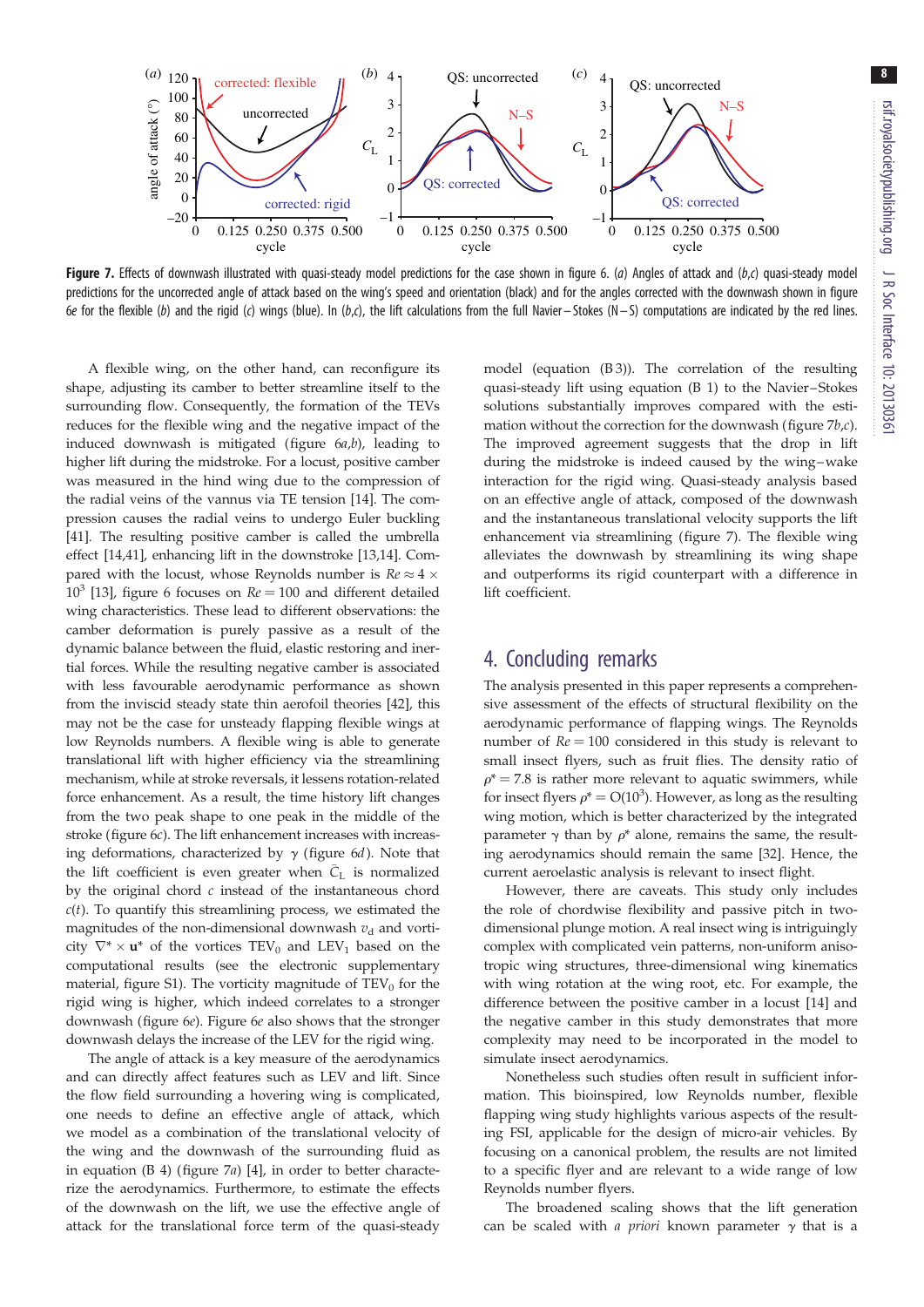

Figure 8. Computational set-up. Computational domain around the flat plate (a) and imposed boundary conditions (b) for the fluid flow. The wing is placed at the centre of the computational mesh in  $(b)$ . Grid  $(c)$  and time step (d) sensitivity studies for a plunging rigid flat plate at  $Re = 100$ with reduced frequency of 0.33 for lift and drag. (c) Three resolutions are used for the grid sensitivities:  $31 \times 5$  (red),  $61 \times 9$  (black),  $121 \times 17$ (blue) with 480 time steps per cycle. (d) On the 61  $\times$  9 grids, the temporal resolution is varied by taking 240 (blue), 480 (black) and 960 (red) time steps per cycle.

measure of the angle of attack due to passive pitch. Moreover, we have decomposed the resulting aerodynamics of the flexible wing into the nonlinear transient wing dynamics and the wing camber deformation by comparing with its rigid counterparts. Both components show enhanced performance for the flexible wing. In particular, the streamlining of the flexible wing can lead to lift enhancement by mitigating the lift-degrading wing–wake interaction. Finally, this study shows that optimal lift is obtained when the passive pitch is symmetric with the imposed translation. This observation is consistent with previously reported measurements of small insect flyers [[21,22\]](#page-9-0), which suggest that the current findings may be highly relevant to the understanding of how insects fly.

The research leading to these results has received funding from the Air Force Office of Scientific Research's Multidisciplinary University Research Initiative grant no. FA9550-07-1-0547.

# Appendix A. Spatial and temporal sensitivity study

The fluid flow governed by equation (2.2) is solved on a body-fitted mesh around the flat plate as shown in figure 8. A sinusoidal plunge motion given by equation (2.3) is imposed at the LE of the flat plate. A free boundary condition

**Table 1.** Spatial and temporal sensitivity for  $Re = 100$  rigid case at  $k = 0.33$ .

|          |                 | $\overline{\zeta}_{\rm L}$ | relative<br>error $(\%)$ | r.m.s.e. |
|----------|-----------------|----------------------------|--------------------------|----------|
| spatial  | $31 \times 5$   | 0.0022                     | 7.9                      | 0.035    |
|          | $61 \times 9$   | 0.0082                     | 0.75                     | 0.012    |
|          | $121 \times 17$ | 0.010                      | baseline                 |          |
| temporal | 240             | 0.021                      | 15                       | 0.087    |
|          | 480             | 0.0082                     | 5.6                      | 0.044    |
|          | 960             | 0.0090                     | baseline                 |          |

is applied at the TE of the flat plate. The boundary conditions are the incompressible inlet with zero velocity at the outer boundary of the computational domain and noslip on the flat plate surface. The outer boundary is located at 63 chords away from the flat plate. Zero velocity and pressure are assigned as the initial condition.

To assess the grid sensitivity, in total four grids are employed with increasing numbers of cells on the chord and the edges being  $31\times5$ ,  $61\times9$ ,  $121\times17$  and  $241\times33$ . The resulting time histories of lift coefficient using 480 time steps per motion period for flat plates at the reduced frequency of 0.33 are compared in figure 8. We consider the flow around a rigid flat plate, because the aerodynamic response for the parameters considered is more sensitive for a purely plunging rigid wing than for a flexible wing: the flow structures remain symmetric at first without generating lift, which changes abruptly after three cycles breaking the symmetry (figure 8) [[43\]](#page-10-0). On the other hand, the symmetry is perturbed for flexible wings due to passive wing rotation. The mean and the r.m.s. values of the lift on the  $61\times9$  and the  $121 \times 17$  show converging trends (see also table 1). Based on these results, all computations presented in this study are performed on the  $61\times9$  grid. To investigate temporal sensitivity, 240, 480 and 960 time steps are used on the  $61\times9$  grid. Figure 8 also shows that the computations using 480 time steps per cycle are sufficient to obtain grid and time-step independent solution.

# Appendix B. Quasi-steady model for hovering wing

The quasi-steady model [\[5\]](#page-9-0) used in this study has three components as

$$
F = F_{\text{translational}} + F_{\text{rotational}} + F_{\text{added mass}}, \tag{B1}
$$

where the translational force component, which estimates the delayed stall, is computed as

$$
F_{\text{translational}} = \frac{1}{2} \rho_{\text{f}} U_{\text{t}}^2 c C_{\text{L}},\tag{B.2}
$$

where  $U_t$  is the instantaneous translational velocity. The coefficient of lift [[3\]](#page-9-0) is

$$
C_{L} = 0.025 + 1.58 \sin (2.13 \alpha_{i} - 7.2), \tag{B3}
$$

where the angle of attack  $\alpha_i$  can either be the geometric angle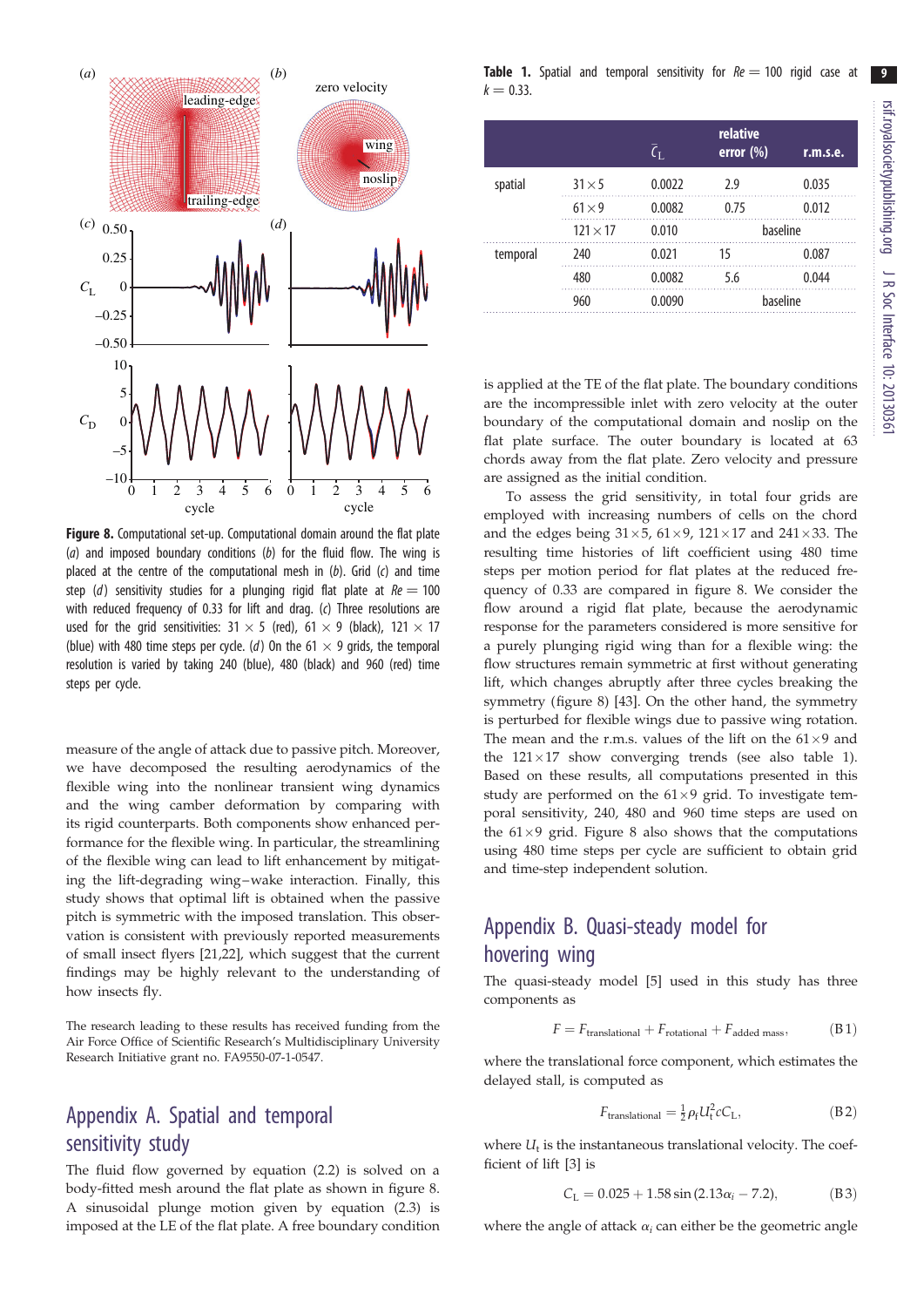<span id="page-9-0"></span>of attack  $\alpha$  or the effective angle of attack  $\alpha_e$  defined as

$$
\alpha_e = \arctan\left(\frac{v_d}{U_t}\right),\tag{B4}
$$

where  $v_d$  is the downwash upstream of the wing.

The rotational force term, which is only used for actively rotated rigid wings and represents the coupling term between the translational velocity and the angular velocity, is

$$
F_{\text{rotational}} = -C_r \dot{\alpha} c^2 \rho_f U_t, \qquad (B.5)
$$

where  $C_r$  is an empirical coefficient that depends on the angular velocity. Here, we use  $C_r = 0.75$  based on the suggestions by Sane & Dickinson [5].

# References

- 1. Weis-Fogh T. 1973 Quick estimates of flight fitness in hovering animals, including novel mechanism for lift production. *J. Exp. Biol.* **59**,  $169 - 230$ .
- 2. Ellington CP, Van den Berg C, Willmott AP, Thomas ALR. 1996 Leading-edge vortices in insect flight. Nature 384, 626 – 630. [\(doi:10.1038/384626a0\)](http://dx.doi.org/10.1038/384626a0)
- 3. Dickinson MH, Lehmann FO, Sane SP. 1999 Wing rotation and the aerodynamic basis of insect flight. Science 284, 1954 – 1960. ([doi:10.1126/science.284.](http://dx.doi.org/10.1126/science.284.5422.1954) [5422.1954\)](http://dx.doi.org/10.1126/science.284.5422.1954)
- 4. Birch JM, Dickinson MH. 2003 The influence of wing –wake interactions on the productions of aerodynamic forces in flapping flight. J. Exp. Biol. 206, 2257– 2272. [\(doi:10.1242/jeb.00381\)](http://dx.doi.org/10.1242/jeb.00381)
- 5. Sane S, Dickinson M. 2002 The aerodynamic effects of wing rotation and a revised quasi-steady model of flapping flight. J. Exp. Biol. 205, 1087 – 1096.
- 6. Alben S, Shelley M, Zhang J. 2002 Drag reduction through self-similar bending of a flexible body. Nature 420, 479 – 481. [\(doi:10.1038/nature01232](http://dx.doi.org/10.1038/nature01232))
- 7. Vogel S. 1989 Drag and reconfiguration of broad leaves in high winds. *J. Exp. Bot.* **40**,  $941 - 948$ . [\(doi:10.1093/jxb/40.8.941](http://dx.doi.org/10.1093/jxb/40.8.941))
- 8. Denny M. 1994 Extreme drag forces and the survival of wind- and water-swept organisms. J. Exp. Biol. 194, 97 – 115.
- Bushnell DM, Moore KJ. 1991 Drag reduction in nature. Annu. Rev. Fluid Mech. 23, 65– 79. ([doi:10.](http://dx.doi.org/10.1146/annurev.fl.23.010191.000433) [1146/annurev.fl.23.010191.000433\)](http://dx.doi.org/10.1146/annurev.fl.23.010191.000433)
- 10. Shelley MJ, Zhang J. 2011 Flapping and bending bodies interacting with fluid flows. Annu. Rev. Fluid Mech. 43, 449– 465. ([doi:10.1146/annurev-fluid-](http://dx.doi.org/10.1146/annurev-fluid-121108-145456)[121108-145456](http://dx.doi.org/10.1146/annurev-fluid-121108-145456))
- 11. Lehmann F-O, Gorb S, Nasir N, Schützner P. 2011 Elastic deformation and energy loss of flapping fly wings. J. Exp. Biol. 214, 2949– 2961. ([doi:10.1242/](http://dx.doi.org/10.1242/jeb.045351) [jeb.045351](http://dx.doi.org/10.1242/jeb.045351))
- 12. Curet OM, Swartz SM, Breuer KS. 2013 An aeroelastic instability provides a possible basis for the transition from gliding to flapping flight. J. R. Soc. Interface 10, 20120940. ([doi:10.1098/rsif.](http://dx.doi.org/10.1098/rsif.2012.0940) [2012.0940\)](http://dx.doi.org/10.1098/rsif.2012.0940)
- 13. Young J, Walker SM, Bomphrey RJ, Taylor GK, Thomas ALR. 2009 Details of insect wing design and deformation enhance aerodynamic function and

flight efficiency. Science 325, 1549– 1552. ([doi:10.](http://dx.doi.org/10.1126/science.1175928) [1126/science.1175928](http://dx.doi.org/10.1126/science.1175928))

- 14. Walker SM, Thomas ALR, Taylor GK. 2009 Deformable wing kinematics in the desert locust: how and why do camber, twist and topography vary through the stroke? J. R. Soc. Interface 6, 735 – 747. [\(doi:10.1098/rsif.2008.0435\)](http://dx.doi.org/10.1098/rsif.2008.0435)
- 15. Nakata T, Liu H. 2012 Aerodynamic performance of a hovering hawkmoth with flexible wings: a computational approach. Proc. R. Soc. B 279, 722 – 731. [\(doi:10.1098/rspb.2011.1023](http://dx.doi.org/10.1098/rspb.2011.1023))
- 16. Ennos AR. 1988 The inertial cause of wing rotation in Diptera. *J. Exp. Biol.* **140**,  $161 - 169$ .
- 17. Ishihara D, Yamashita Y, Horie T, Yoshida S, Niho T. 2009 Passive maintenance of high angle of attack and its lift generation during flapping translation in crane fly wing. J. Exp. Biol. 212, 3882 – 3891. [\(doi:10.1242/jeb.030684](http://dx.doi.org/10.1242/jeb.030684))
- 18. Shyy W, Aono H, Chimakurthi SK, Trizila P, Kang C-K, Cesnik CES, Liu H. 2010 Recent progress in flapping wing aerodynamics and aeroelasticity. Prog. Aerosp. Sci. 46, 284– 327. ([doi:10.1016/](http://dx.doi.org/10.1016/j.paerosci.2010.01.001) [j.paerosci.2010.01.001\)](http://dx.doi.org/10.1016/j.paerosci.2010.01.001)
- 19. Trizila P, Kang C-K, Aono H, Shyy W, Visbal M. 2011 Low-Reynolds-number aerodynamics of a flapping rigid flat plate. AIAA J. 49, 806 – 823. [\(doi:10.2514/](http://dx.doi.org/10.2514/1.J050827) [1.J050827\)](http://dx.doi.org/10.2514/1.J050827)
- 20. Dickinson MH, Lehmann FO, Götz KG. 1993 The active control of wing rotation by Drosophila. J. Exp. Biol. 182, 173 – 189.
- 21. Fry SN, Sayaman R, Dickinson MH. 2005 The aerodynamics of hovering flight in Drosophila. J. Exp. Biol. 208, 2303– 2318. ([doi:10.1242/](http://dx.doi.org/10.1242/jeb.01612) [jeb.01612\)](http://dx.doi.org/10.1242/jeb.01612)
- 22. Altshuler DL, Dickson WB, Vance JT, Roberts SP, Dickinson MH. 2005 Short-amplitude highfrequency wing strokes determine the aerodynamics of honeybee flight. Proc. Natl Acad. Sci. USA 102, 18 213– 18 218. [\(doi:10.1073/pnas.0506590102](http://dx.doi.org/10.1073/pnas.0506590102))
- 23. Kang C-K, Aono H, Cesnik CES, Shyy W. 2011 Effects of flexibility on the aerodynamic performance of flapping wings. J. Fluid Mech.  $689$ ,  $32-74$ . [\(doi:10.](http://dx.doi.org/10.1017/jfm.2011.428) [1017/jfm.2011.428\)](http://dx.doi.org/10.1017/jfm.2011.428)
- 24. Combes SA, Daniel TJ. 2003 Flexural stiffness in insect wings I. Scaling and the influence of wing

Finally, the added mass force consists of two components, i.e.

$$
F_{\text{added mass}} = F_{\text{added mass}, 1} + F_{\text{added mass}, 2}, \tag{B6}
$$

where the non-circulatory term can be written as

$$
F_{\text{added mass, 1}} = \frac{\rho_{\text{f}} \pi c^2}{4} \left( \ddot{h} - \frac{a_{\text{h}} c}{2} \ddot{\alpha} \right),\tag{B7}
$$

where  $a_h = -1$  when the pivot point is located at LE [3]. The circulatory term is

$$
F_{\text{added mass, 2}} = \frac{\rho_{\text{f}} \pi c^2}{4} U_{\text{t}} \dot{\alpha}.
$$
 (B8)

venation. *J. Exp. Biol.* **206**, 2979-2987. ([doi:10.](http://dx.doi.org/10.1242/jeb.00523) [1242/jeb.00523\)](http://dx.doi.org/10.1242/jeb.00523)

- 25. Birch JM, Dickinson MH. 2001 Spanwise flow and the attachment of the leading-edge vortex on insect wings. Nature 412, 729 – 733. ([doi:10.1038/](http://dx.doi.org/10.1038/35089071) [35089071\)](http://dx.doi.org/10.1038/35089071)
- 26. Shyy W, Trizila P, Kang C-K, Aono H. 2009 Can tip vortices enhance lift of a flapping wing? AIAA J. 47, 289– 293. [\(doi:10.2514/1.41732\)](http://dx.doi.org/10.2514/1.41732)
- 27. Shyy W, Liu H. 2007 Flapping wings and aerodynamic lift: the role of leading-edge vortices. AIAA J. 45, 2817– 2819. [\(doi:10.2514/](http://dx.doi.org/10.2514/1.33205) [1.33205\)](http://dx.doi.org/10.2514/1.33205)
- 28. Wang ZJ, Birch JM, Dickinson MH. 2004 Unsteady forces and flows in low Reynolds number hovering flight: two-dimensional computations vs robotic wing experiments. J. Exp. Biol. 207, 449– 460. ([doi:10.1242/jeb.00739\)](http://dx.doi.org/10.1242/jeb.00739)
- 29. Wang ZJ. 2005 Dissecting insect flight. Annu. Rev. Fluid Mech. 37, 183– 210. [\(doi:10.1146/annurev.](http://dx.doi.org/10.1146/annurev.fluid.36.050802.121940) [fluid.36.050802.121940](http://dx.doi.org/10.1146/annurev.fluid.36.050802.121940))
- 30. Alben S, Shelley M. 2005 Coherent locomotion as an attracting state for a free flapping body. Proc. Natl Acad. Sci. USA 102, 11 163– 11 166. [\(doi:10.1073/](http://dx.doi.org/10.1073/pnas.0505064102) [pnas.0505064102\)](http://dx.doi.org/10.1073/pnas.0505064102)
- 31. Barenblatt GI. 1996 Scaling, self-similarity, and intermediate asymptotics. Cambridge, UK: Cambridge University Press.
- 32. Zhao L, Huang Q, Deng X, Sane SP. 2010 Aerodynamic effects of flexibility in flapping wings. J. R. Soc. Interface 7, 485– 497. ([doi:10.1098/rsif.](http://dx.doi.org/10.1098/rsif.2009.0200) [2009.0200](http://dx.doi.org/10.1098/rsif.2009.0200))
- 33. Ramananarivo S, Godoy-Diana R, Thiria B. 2011 Rather than resonance, flapping wing flyers may play on aerodynamics to improve performance. Proc. Natl Acad. Sci. USA 108, 5964 – 5969. [\(doi:10.1073/](http://dx.doi.org/10.1073/pnas.1017910108) [pnas.1017910108\)](http://dx.doi.org/10.1073/pnas.1017910108)
- 34. Wright JA, Smith RW. 2001 An edge-based method for the incompressible Navier– Stokes equations on polygonal meshes. J. Comput. Phys. 169, 24-43. ([doi:10.1006/jcph.2001.6705](http://dx.doi.org/10.1006/jcph.2001.6705))
- 35. Smith RW, Wright JA. 2003 An implicit edge-based ALE method for the incompressible Navier – Stokes equations. Int. J. Numer. Methods Fluids 43, 253– 279. [\(doi:10.1002/fld.606\)](http://dx.doi.org/10.1002/fld.606)